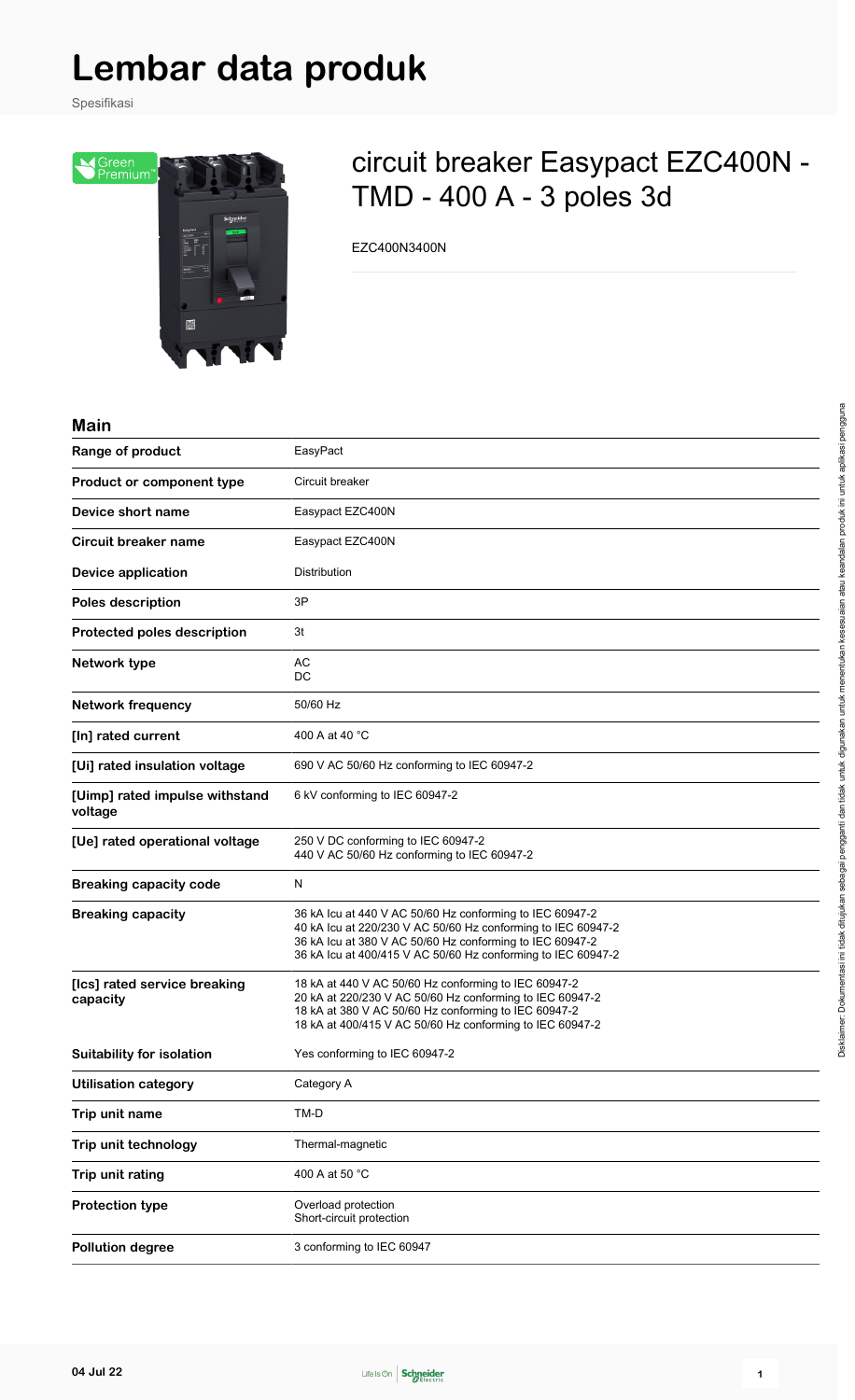### **Complementary**

| <b>Control type</b>                     | Toggle                                                              |
|-----------------------------------------|---------------------------------------------------------------------|
| <b>Mounting mode</b>                    | Fixed                                                               |
| <b>Mounting support</b>                 | Backplate                                                           |
| <b>Upside connection</b>                | Front                                                               |
| <b>Downside connection</b>              | Front                                                               |
| <b>Mechanical durability</b>            | 10000 cycles                                                        |
| <b>Electrical durability</b>            | Category A: 1000 cycles 415 V AC 50/60 Hz conforming to IEC 60947-2 |
| <b>Connection pitch</b>                 | 44 mm                                                               |
| <b>Local signalling</b>                 | Positive contact indication                                         |
| <b>Contact position indicator</b>       | Yes                                                                 |
| <b>Magnetic tripping current</b>        | 5000 A                                                              |
| <b>Neutral protection setting</b>       | Without protection                                                  |
| Long time pick-up adjustment<br>type Ir | Fixed                                                               |
| Long time delay adjustment<br>type      | Fixed                                                               |
| Earth-leakage protection                | Without                                                             |
| Height                                  | 255 mm                                                              |
| Width                                   | 185 mm                                                              |
| <b>Depth</b>                            | 140 mm                                                              |
| Net weight                              | 4.8 kg                                                              |
| <b>Quantity per set</b>                 | 1 piece                                                             |
| Colour                                  | <b>Black</b>                                                        |
| Environment                             |                                                                     |

| <b>Standards</b>                         | EN/IEC 60947-2<br>GB/T 14048.2<br>JIS C8201-2-2<br>EN/IEC 60947-1 |
|------------------------------------------|-------------------------------------------------------------------|
| IP degree of protection                  | IP20 conforming to IEC 60529                                      |
| IK degree of protection                  | IK07 conforming to EN 50102                                       |
| Ambient air temperature for<br>operation | $-2570 °C$                                                        |
| Ambient air temperature for<br>storage   | $-3585$ °C                                                        |

### **Packing Units**

| <b>PCE</b><br>Unit Type of Package 1<br>Number of Units in Package 1<br>1<br>4.901 kg<br>Package 1 Weight<br>Package 1 Height<br>$15 \text{ cm}$<br>Package 1 width<br>15.5 cm<br>29.5 cm<br>Package 1 Length<br>S04<br>Unit Type of Package 2<br>3<br>Number of Units in Package 2 |  |
|-------------------------------------------------------------------------------------------------------------------------------------------------------------------------------------------------------------------------------------------------------------------------------------|--|
|                                                                                                                                                                                                                                                                                     |  |
|                                                                                                                                                                                                                                                                                     |  |
|                                                                                                                                                                                                                                                                                     |  |
|                                                                                                                                                                                                                                                                                     |  |
|                                                                                                                                                                                                                                                                                     |  |
|                                                                                                                                                                                                                                                                                     |  |
|                                                                                                                                                                                                                                                                                     |  |
|                                                                                                                                                                                                                                                                                     |  |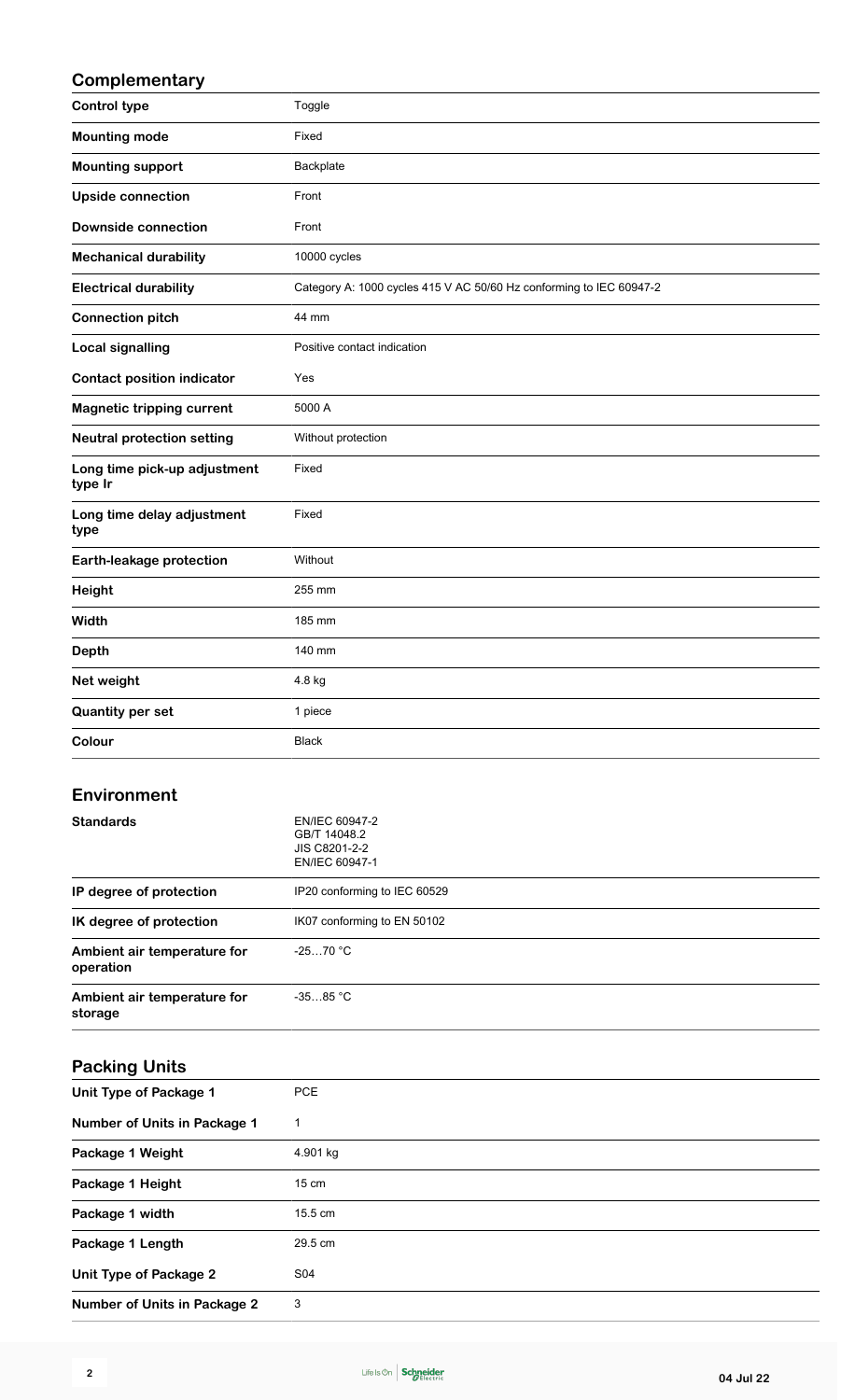| Package 2 Weight              | 15.52 kg        |
|-------------------------------|-----------------|
| Package 2 Height              | 30 cm           |
| Package 2 width               | 40 cm           |
| Package 2 Length              | 60 cm           |
| <b>Unit Type of Package 3</b> | P <sub>12</sub> |
| Number of Units in Package 3  | 36              |
| Package 3 Weight              | 177.48 kg       |
| Package 3 Height              | 80 cm           |
| Package 3 width               | 80 cm           |
| Package 3 Length              | 120 cm          |

## **Offer Sustainability**

| Sustainable offer status        | Green Premium product                                                                                                          |
|---------------------------------|--------------------------------------------------------------------------------------------------------------------------------|
| <b>REACh Regulation</b>         | <b>REACh Declaration</b>                                                                                                       |
| <b>REACh free of SVHC</b>       | Yes                                                                                                                            |
| <b>EU RoHS Directive</b>        | Compliant<br><b>EU RoHS Declaration</b>                                                                                        |
| Mercury free                    | Yes                                                                                                                            |
| RoHS exemption information      | <b>Yes</b>                                                                                                                     |
| <b>China RoHS Regulation</b>    | <b>China RoHS declaration</b>                                                                                                  |
| <b>Environmental Disclosure</b> | <b>Product Environmental Profile</b>                                                                                           |
| <b>WEEE</b>                     | The product must be disposed on European Union markets following specific waste collection and<br>never end up in rubbish bins |
| <b>PVC</b> free                 | Yes                                                                                                                            |
|                                 |                                                                                                                                |

#### **Contractual warranty**

| Warranty<br>montns |  |
|--------------------|--|
|--------------------|--|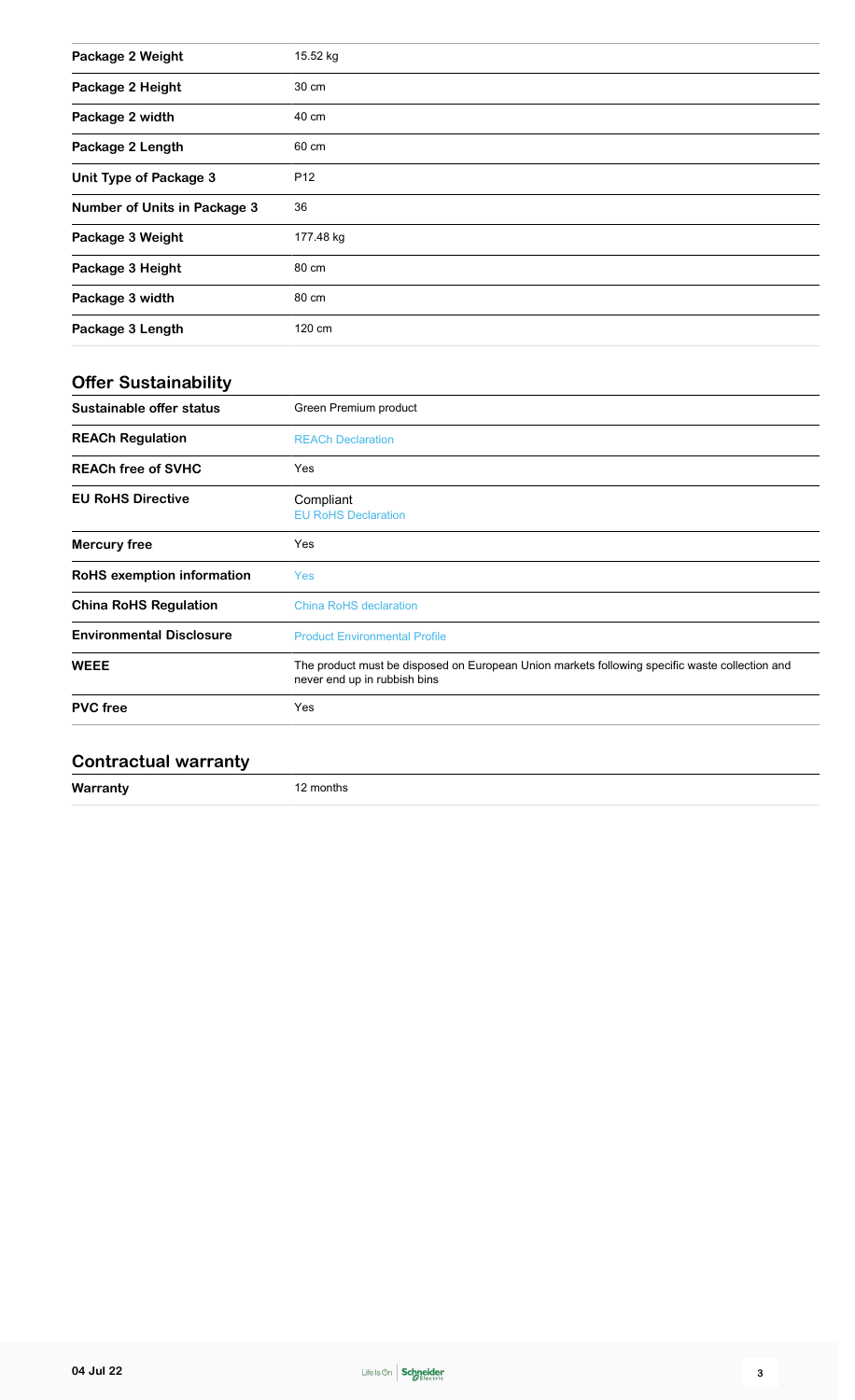**Lembar data produk**

Dimensions Drawings

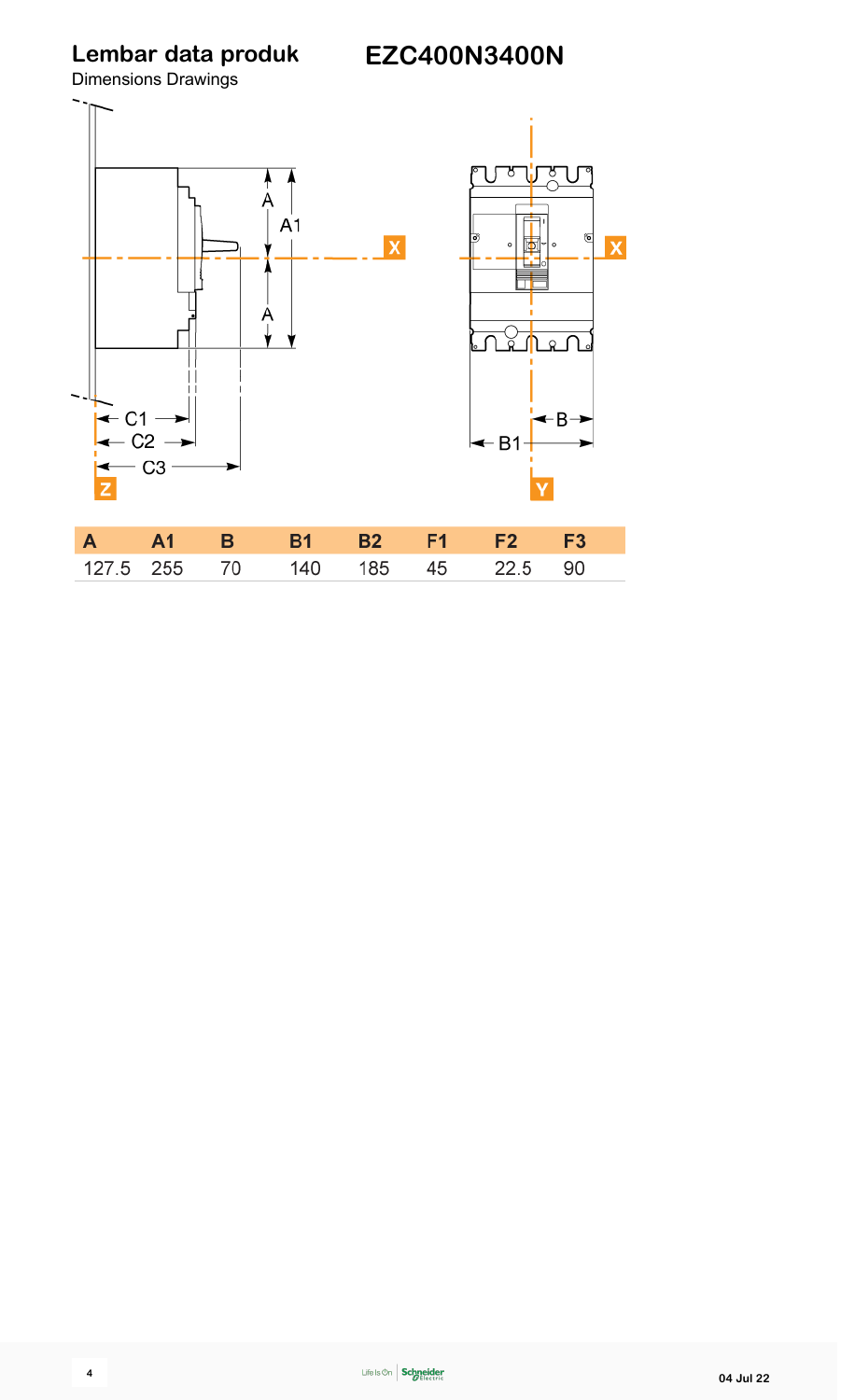**Lembar data produk**

70

140

185

45

22.5

90